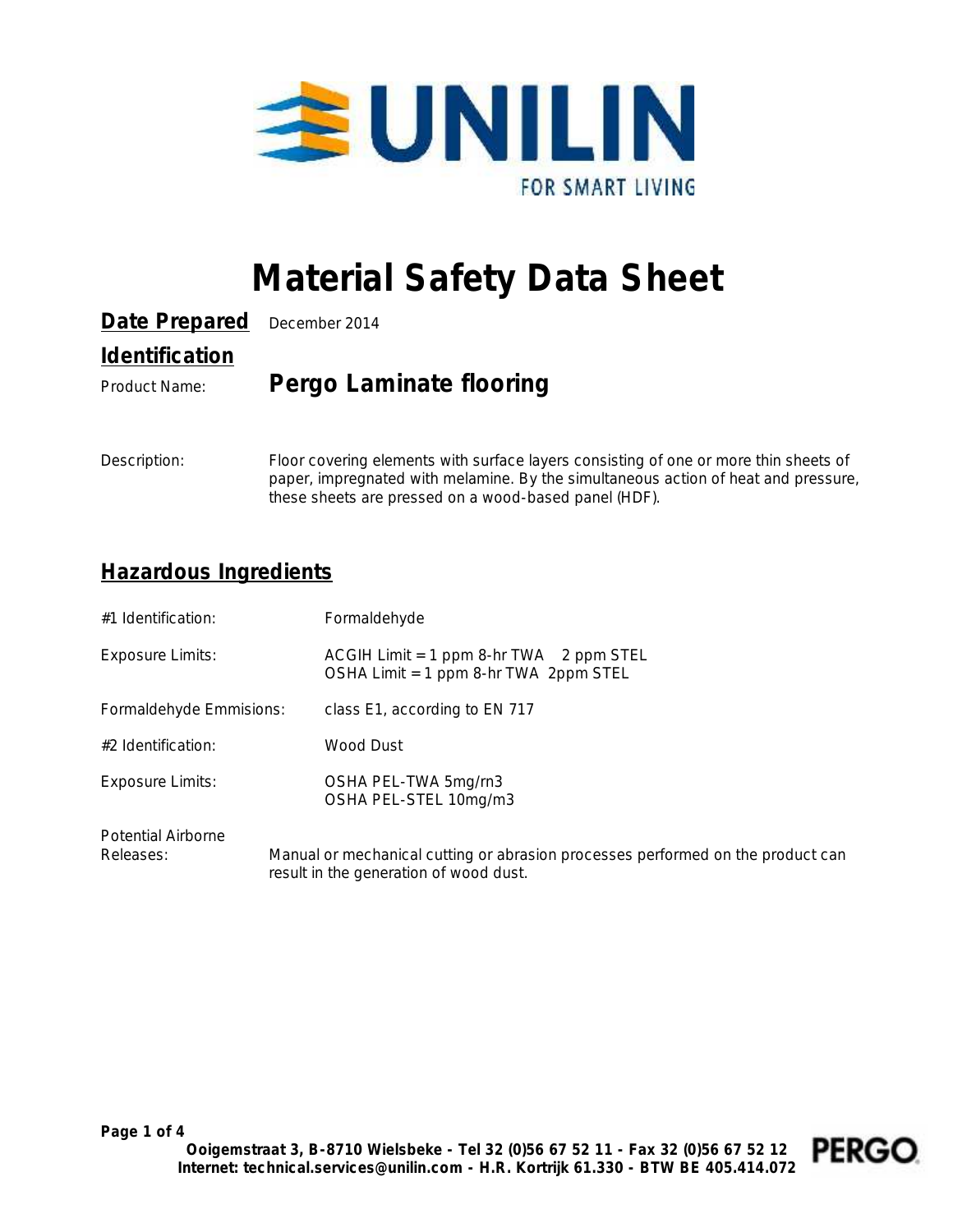## **Physical Characteristics**

| <b>Boiling Point:</b>    | N/A                                |
|--------------------------|------------------------------------|
| Density                  | $>= 800kg/m3$                      |
| Vapor Pressure: N/A      |                                    |
| <b>Melting Point:</b>    | N/A                                |
| Vapor Density:           | N/A                                |
| Reactivity in Water:     | N/A                                |
| <b>Evaporation Rate:</b> | N/A                                |
| Appearance:              | Varies by Species and decor number |

# **Fire and Explosion Data**

| Flash Point:                                | N/A                                                                                                                                                                                                                                              |
|---------------------------------------------|--------------------------------------------------------------------------------------------------------------------------------------------------------------------------------------------------------------------------------------------------|
| Fire classification:                        | class CfI-s1 according to EN 9239-1                                                                                                                                                                                                              |
| <b>Explosive Limits</b><br>In $Air:$        | The product listed in this MSDS is not an explosion hazard. Sawing, Sanding, or<br>Machining could result in the by-product wood dust. Wood dust may present a strong<br>to severe explosion hazard if a dust cloud contacts an ignition source. |
| Fire Extinguishing<br>Media:                | Water, Carbon Dioxide, Sand                                                                                                                                                                                                                      |
| <b>Special Fire Fighting</b><br>Procedures: | Fire fighting procedures for wood are well known.                                                                                                                                                                                                |

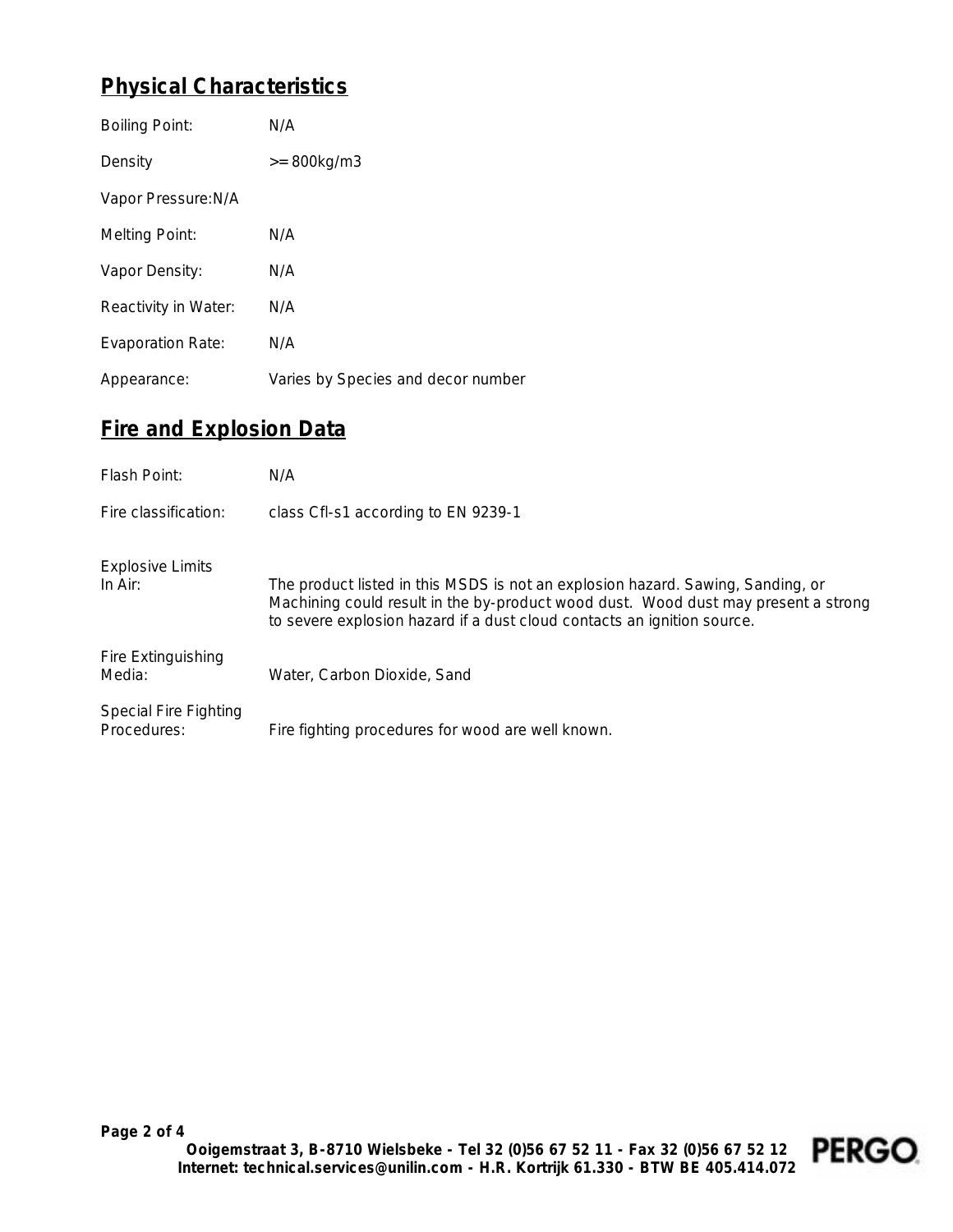#### **Health Hazard Data**

1.1 Formaldehyde Vapor / Signs and Symptoms of exposure:

Acute=May cause temporary irritation of skin, eyes, or respiratory systems. May cause Sensitization in susceptible individuals.

Chronic=Numerous epidemiological studies have failed to demonstrate a relationship between Formaldehyde exposure and nasal cancer or pulmonary diseases such as emphysema or lung Cancer. UAREP concluded that there was no "Convincing Evidence" that formaldehyde exposure causes cancer in humans. Rats exposed to 14ppm of formaldehyde for 24 months in a laboratory developed nasal cancer. Exposure of 6ppm did not result in statistically significant levels. The NCI epidemiology study of 26,000 workers found little evidence linking formaldehyde exposure to cancer. Formaldehyde is classified by OSHA, NTP and IARC as a probable or potential carcinogen.

1.2 Medical conditions aggravated by formaldehyde exposure: Respiratory conditions or allergies

1.3 Emergency First Aid Procedures:

*Inhalation*: Remove to fresh air *Eyes:* Remove to fresh air *Skin*: Remove to fresh air *Ingestion:* N/A If irritation or other symptoms persist, consult a physician.

2.1 Wood Dust *Eye Contact:* Wood Dust can cause mechanical irritation *Skin Contact:* Various species of wood dust may evoke allergy in sensitive individuals *Ingestion:* Not likely to occur *Burning:* According to ISO/DIS 5660 tests, the toxicity index of fire effluents was small, but there are many compounds in smoke oases which can cause irritation to eyes, nose & throat. *Inhalation of wood dust:* Wood dust may cause nasal dryness, irritation and obstruction. Coughing, wheezing and sneezing: sinusitis and prolonged colds have also been reported. Depending on species, wood dust may cause dermatitis on prolonged, repetitive

contact; may cause respiratory sensitization and/or irritation. IARC classifies wood dust as a carcinogen to human (Group 1). This classification is based primarily on IARC's evaluation of increased risk in the occurrence of aden carcinomas of the nasal cavities and para nasal sinuses associated with the exposure to wood dust. IARC did not find sufficient evidence to associate cancer of the oropharynx, hypo pharynx, lung, lymphatic and hematopoletic systems, stomach, colon or rectum with exposure to wood dust.

*Wood Dust classification from ACGIH*: Hard Woods and Softwoods (non-allergenic); "A4 irritation, mucostasis" except Birch and Oak.

2.2 Emergency and First Aid Procedures:

*Eye contact:* Flush eyes with large amounts of water. Enable fresh air environment. If irritation persists, get medical attention.

*Skin contact:* Wash affected areas with soap and water. Get medical advice if rash or persistent

irritation or dermatitis occurs.

*Inhalation:* Remove to fresh air. Get medical advice if persistent irritation, severe coughing or

breathing difficulty occurs. *Ingestion:* Not applicable

**Page 3 of 4**

**Ooigemstraat 3, B-8710 Wielsbeke - Tel 32 (0)56 67 52 11 - Fax 32 (0)56 67 52 12 Internet: technical.services@unilin.com - H.R. Kortrijk 61.330 - BTW BE 405.414.072**